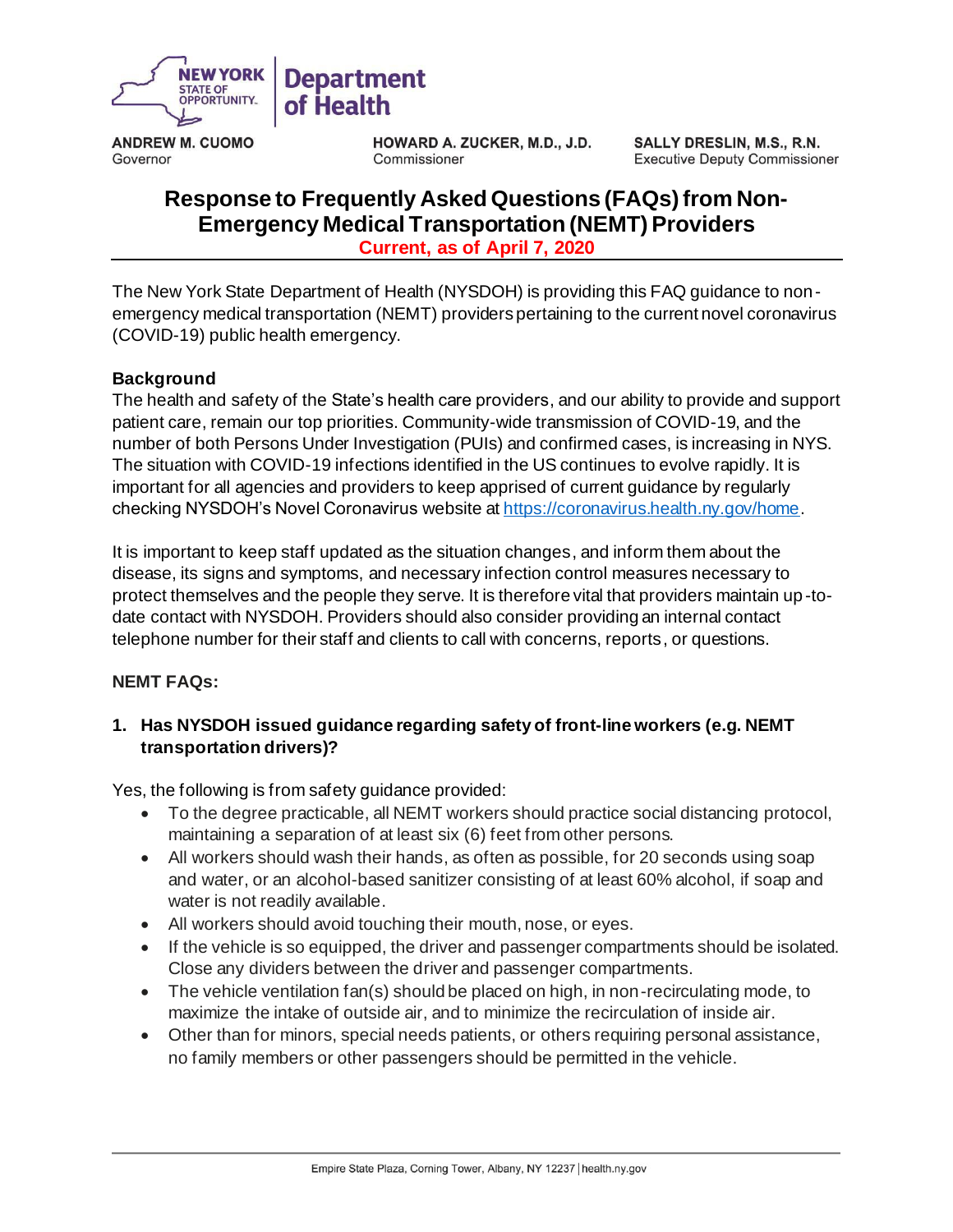# **2. How is testing handled for front-line workers?**

Testing for COVID-19 may be authorized by a health care provider when:

- An individual has come within close contact (e.g. same classroom, office, or gathering) of another person known to be positive; or
- • An individual has traveled to a country that the CDC has issued a Level 2 or Level 3 Travel Health Notice, and shows symptoms of illness; or
- • An individual is quarantined (mandatory or precautionary) and has shown symptoms of COVID-19 illness; or
- • An individual is symptomatic (e.g. fever, cough, troubled breathing) and has not tested positive for any other infection; or
- • Other cases where the facts and circumstances warrant, as determined by the treating clinician, in consultation with state or local department of health officials.

For additional information on testing, visi[t https://coronavirus.health.ny.gov/covid-19](https://coronavirus.health.ny.gov/covid-19-testing#protocol-for-testing) [testing#protocol-for-testing](https://coronavirus.health.ny.gov/covid-19-testing#protocol-for-testing).

#### **3. Has NYSDOH issued guidance for transportation drivers who test positive for COVID-19?**

 Yes, the NYS Bureau of Emergency Medical Services & Trauma Systems (BEMS) issued the following guidance on March 20, 2020:

- • NEMT providers may allow employees exposed to, or possibly exposed to, COVID-19 to work under the following conditions:
	- $\circ$  They are asymptomatic (i.e. have no fever, sore throat, cough, or other symptoms associated with COVID-19);
	- $\circ$  They undergo temperature monitoring and symptom checks at the beginning of each work shift, and at least every 12 hours thereafter;
	- $\circ$  They wear a facemask while working, donned before entering the workplace, until 14 days after the date of the last high-risk exposure;
	- $\circ$  If they become symptomatic, they immediately stop work and isolate at home; AND
	- $\circ$  If they develop symptoms consistent with COVID-19, they be treated as if they have COVID-19 infection, regardless of the availability of test results.

For additional information, visi[t https://www.health.ny.gov/professionals/ems/policy/20-](https://www.health.ny.gov/professionals/ems/policy/20-04_ems_provider_exposure.pdf) 04 ems provider exposure.pdf.

# **4. Has NYSDOH issued guidance on the how many individuals can be transported in a vehicle?**

 Yes, to ensure that Medicaid consumers are transported to medical appointments during the state disaster emergency, transportation managers shall: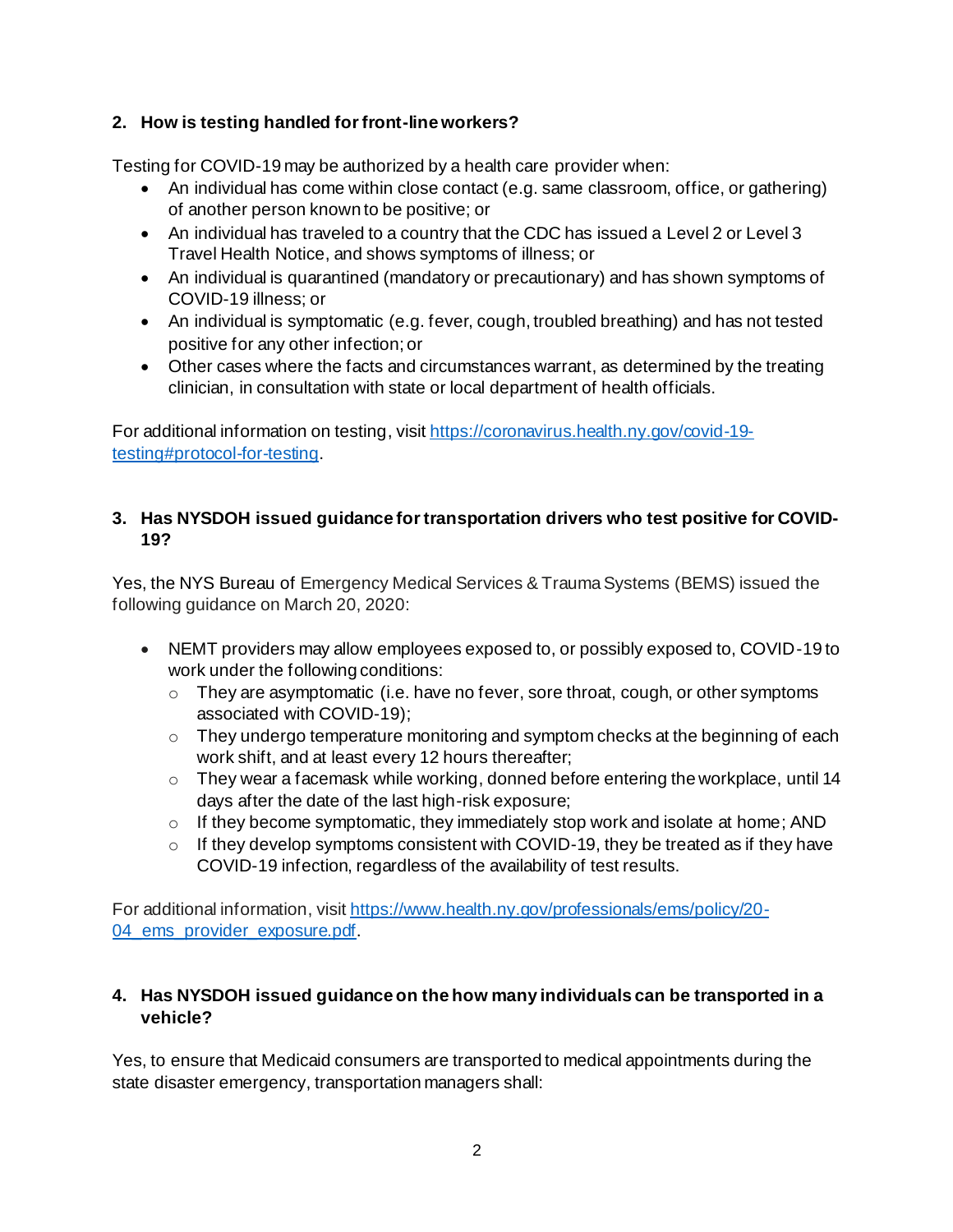- • Prohibit multi-loading vehicles, including group rides. Multi-loading shall only be approved in situations where no single loading alternative exists, and must be specifically approved by the manager/broker.
- • Exceptions must be made for minors, persons with special needs, and those requiring personal assistance.
- • Exceptions may be made for two or more persons, residing in the same household, who are attending the same medical treatment service.

For additional information, visit:

[https://www.health.ny.gov/health\\_care/medicaid/covid19/docs/2020-03-](https://www.health.ny.gov/health_care/medicaid/covid19/docs/2020-03-21_guide_transporation.pdf) 21 quide transporation.pdf.

#### **5. Has NYSDOH issued guidance on how transportation providers should transport individuals who have tested positive for COVID-19?**

Yes, the following standards should be adhered to:

- The patient's usual mode of transportation should be used to the extent possible.
- • NEMT providers should be trained in infection control practices and utilize appropriate personal protective equipment (PPE). *See* OSHA Standards 1910.1030 and 1910.134 for additional information
	- o <https://www.osha.gov/laws-regs/regulations/standardnumber/1910/1910.1030>
	- o <https://www.osha.gov/laws-regs/regulations/standardnumber/1910/1910.134>
- • To the degree practicable, all NEMT workers should practice social distancing protocol, maintaining a separation of at least six (6) feet from other persons.
- • All workers should wash their hands, as often as possible, for 20 seconds using soap and water, or an alcohol-based sanitizer consisting of at least 60% alcohol, if soap and water is not readily available.
- All workers should avoid touching their mouth, nose, or eyes.
- • If the vehicle is so equipped, the driver and passenger compartments should be isolated. Close any dividers between the driver and passenger compartments.
- • The vehicle ventilation fan(s) should be placed on high, in non-recirculating mode, to maximize the intake of outside air, and to minimize the recirculation of inside air.
- • Other than for minors, special needs patients, or others requiring personal assistance, no other passengers should be permitted in the vehicle.
- • After transporting the patient, leave the doors of the vehicle open or the windows down, to allow time for sufficient air exchanges to remove potentially infectious particles. Consideration must be given to ensuring vehicle and equipment security, if staff is not able to stay with the vehicle.
- • When cleaning the vehicle, employees should wear a disposable gown and gloves. A face shield or facemask and goggles should also be worn if splashes or sprays during cleaning are anticipated.
- • Any visibly soiled surface must first be cleaned, then decontaminated, using an Environmental Protection Agency (EPA)-registered hospital disinfectant according to directions on the label.